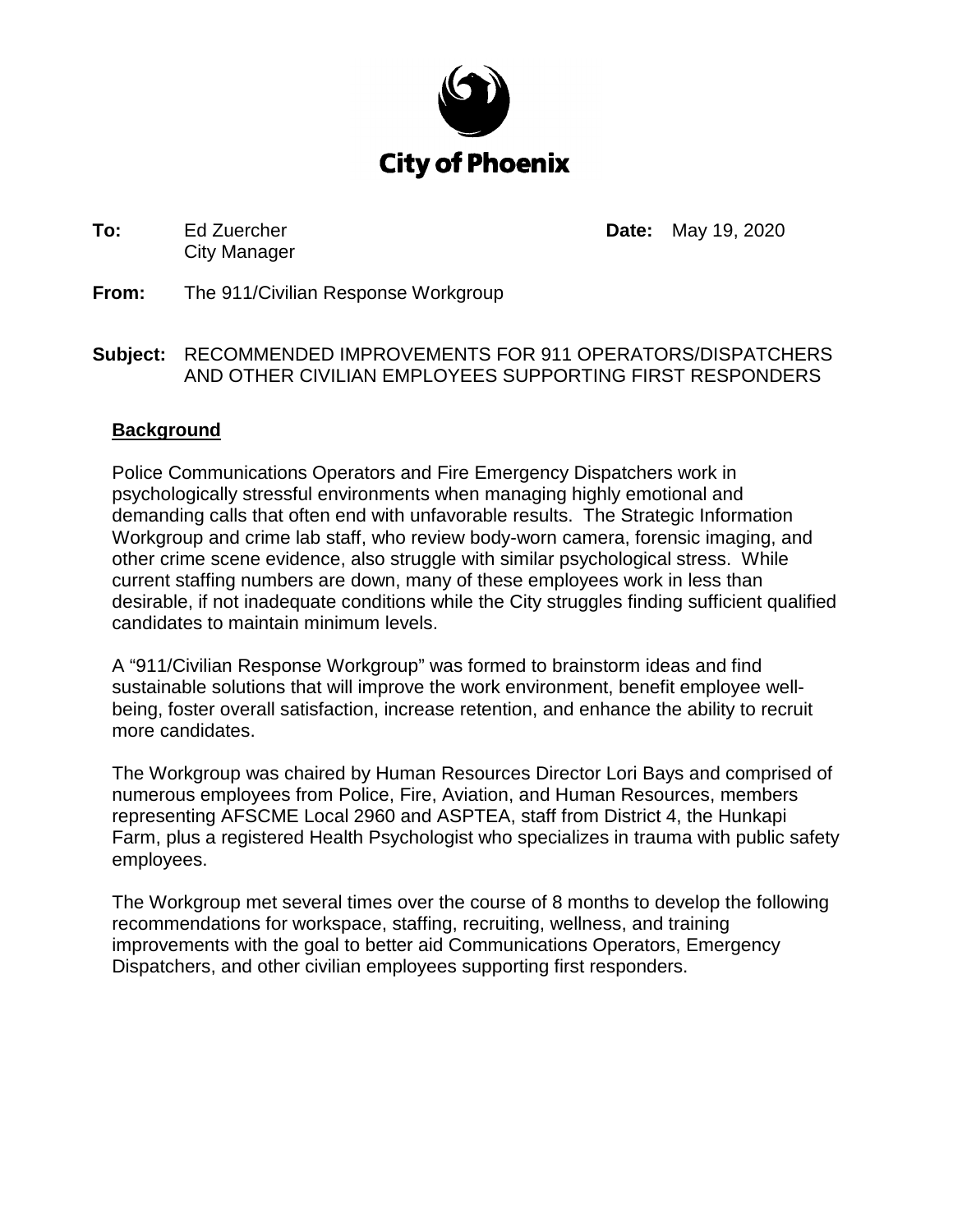## **Recommendations**

## **1. Wellness Improvements**

911 staff often find difficulties coping with the traumatic events they encounter daily. How a person reacts to stress is manageable through wellness and prevention programs. Psychological well-being is crucial for a healthy and productive workforce, in addition to overall retention. Focusing on improvements in this area will be instrumental in preserving a robust and healthy workforce.

Recommendations:

- The Police Department schedules 6-month reoccurring wellness check-ins for sworn staff assigned special details to provide them additional assistance in coping with stress. A similar program can be offered to the civilian employees that support first responders.
- The Police Department implemented a pet therapy program, that was approved by Council in April, to provide comfort and decompression for staff. The first facility dog was trained and is expected to be fully functional by June. The program has been very well received and there are plans to expand this service with a second dog.
- Utilize an equine therapy provider that specializes in assisting first responders and others that struggle with Post Traumatic Stress Disorder (PTSD). These providers allow attendees to interact with horses as a way to manage symptoms. Several staff attended a recent six-week pilot session at one of the local facilities. Initial feedback has been extremely positive, and the participants found the program beneficial. Both the Police and Fire Departments should continue involving civilian employees that support first responders by scheduling annual field trips and family days to provide them and their families with opportunities to cope with their stressful environments.
- The Craig Tiger Act ensures traumatic event counseling is afforded to sworn firefighters and law enforcement officers. Since this Act would also benefit civilian employees that support first responders, a subcommittee chaired by Deputy Director of Benefits Audrey Ross was formed and developed similar criteria that is attached that should be considered for implementation. With Employee Assistance Unit help, Human Resources is working with our existing vendor, modifying the contract to include non-sworn personnel. Selected classifications need to be identified and additional budget funds would be required to add non-sworn personnel.
- Create a civilian position in the Police Employee Assistance Unit (EAU) to support non-sworn employees in need of assistance.
- Incentivize employees to come to work through small recognition such as providing food.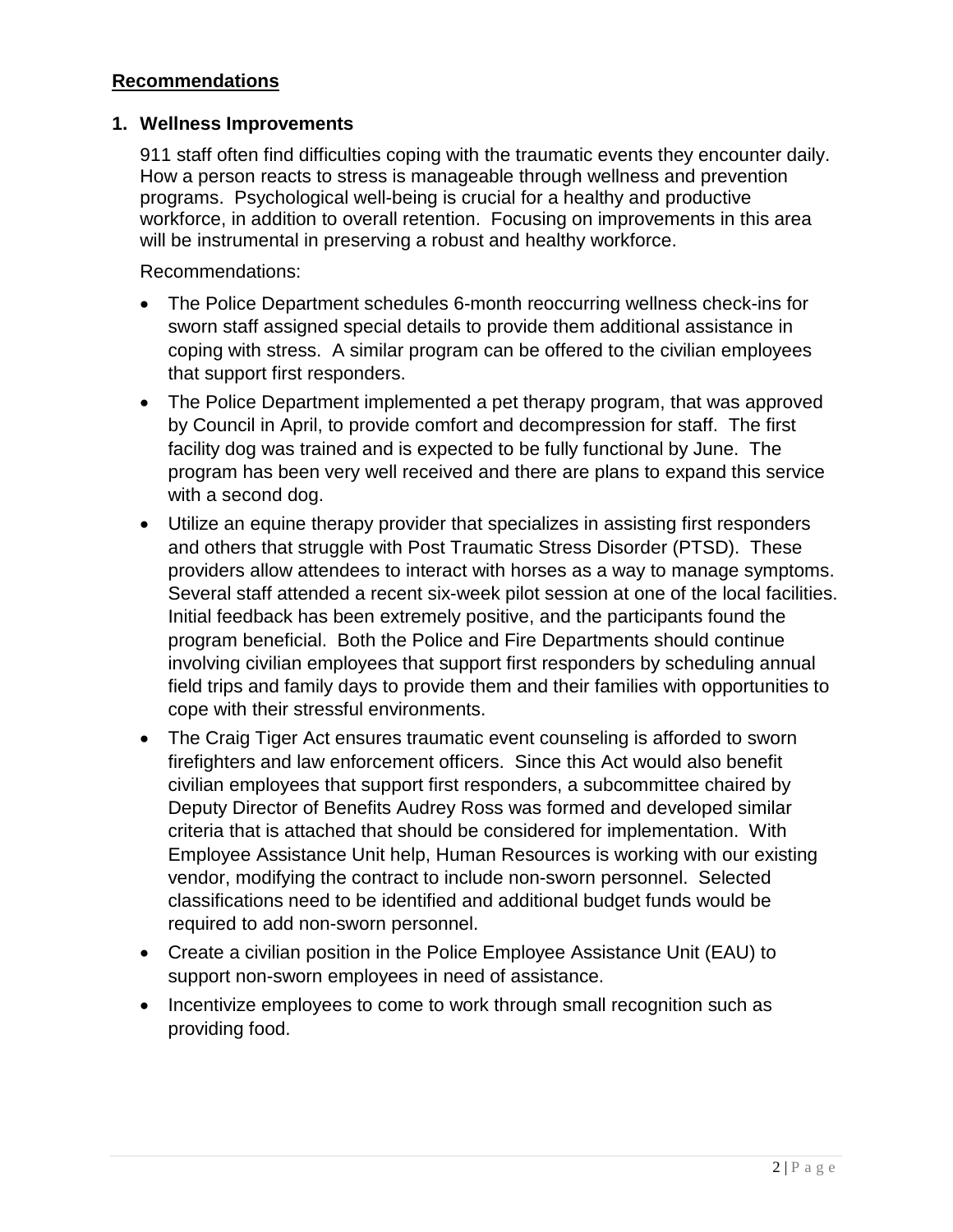# **2. Staffing**

With the limited number of employees, management regularly struggles to maintain minimum staffing levels. Scheduling time off is a challenge as staff need to bid a year out for vacation. There are cases when employees work their regular day off simply to take another, scheduled work day off. Often, employees call out last minute with protected leave just to have a day off from work. This places additional burdens on the remain employees as call outs result in mandatory holdover, which compels employees to stay beyond their shift. It is estimated that in this career field the average burnout rate is 7 to 8 years. Improved staffing levels and retention strategies will relieve additional burdens placed on all employees within the workgroup.

## Recommendations:

- Overstaff these workgroups to relieve the burden of mandatory holdover and provide greater flexibility to schedule time off. Overstaffing may also offer additional scheduling opportunities, such as flexible schedule options, which could further assist with attracting and retaining employees.
- A mentorship program was established in 2019 in Police Communications. The program provides new staff with assistance getting acclimated, as well as provide seasoned staff with additional avenues for psychological decompression. Expand this mentorship program into other work areas.
- Develop career paths that may offer progression within these classifications or a transition into other City positions.
- Consider offering sabbaticals for employees that have the need for an extended absence.

# **3. Recruiting/Hiring**

The City regularly struggles finding qualified candidates to fill 911 positions. Furthermore, the current recruitment process is long and cumbersome, frustrating many candidates that do apply. A subcommittee chaired by the Deputy Director of Talent Acquisition Judy Boros was formed to focus on marketing and recruiting improvements where several recommendations were developed. Some of these recommendations were recently implemented. As of February, applicants are no longer able to submit resumes. Rather, they now complete a series of screening questions to better assist hiring supervisors with collecting relevant information to reduce review time. Additionally, the need for two separate typing test are no longer required for the onboarding process. Candidates are now only required to successfully complete one test that captures more realistic typing abilities for better gauge of performance. Recruitment documents have also been refreshed and are now more dynamic and exciting. They promote "Making a difference!," "Helping people!," and "Being a hero!," while using QR Codes, all in an effort to better target todays audience. The following are additional recommendations developed by the subcommittee.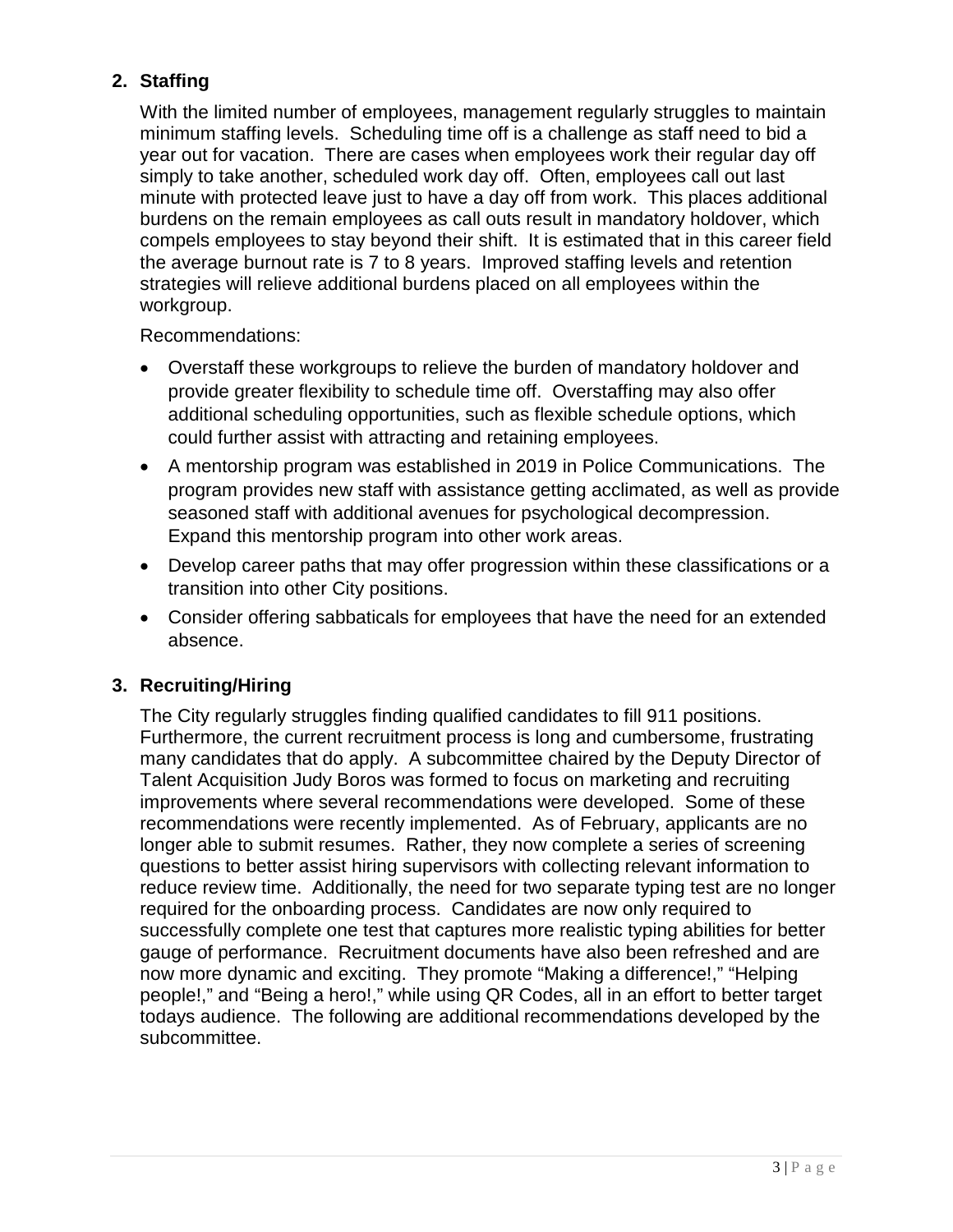Recommendations:

- Implement a personality/psychological profile during the interview process to better assess a candidate's abilities to handle high-stress calls before hire.
- Further reduce the application-to-hire timeframe.
	- o The Police Department currently performs a lengthy process for background checks that includes conducting a polygraph. Recent nonsworn positions in Fiscal Management and Public Affairs have been filled without the polygraph. Civilian hiring standards and the background packet have also been revised with additional efforts made in the Employment Services Bureau to assist with expediting the process. Although the combination of these changes has shown progress with getting candidates through the hiring process, most civilian positions still rely on the lengthy polygraph. The Police Department should continue evaluating its background check process and consider removing the polygraph requirement for additional non-sworn positions. The department may still rely on industry standards for critical items revealed in a background check to remove non-qualified candidates.
- Marketing strategies for larger candidate pools.
	- o The recruiting team is now marketing both sworn and civilian positions simultaneously at job fairs. The team now steers candidates toward civilian opportunities when it becomes clear the sworn positions are not an appropriate fit. Efforts should continue to increase civilian candidate pools through these dynamic and engaged recruitment processes.
	- o Promote alternative shift options such as 4/10 schedules and evening or night shifts. This will target audiences seeking non-traditional work/life balance needs, such as school and family. Many areas, to include COM, are now set up for 4/10 schedules to make them more attractive.
	- o Promote the City's full benefit packages. Tuition reimbursement would attract candidates that are new to the workforce, relocating from another region, or were impacted by a layoff.
	- o Advertise 911 job opportunities through Phoenix 11 programs like "On the Issues"; using Council office newsletters, and through District 4 community events/neighborhood fairs.
	- o Advertise 911 job opportunities through other organizations' newsletters, such as the PTA & YWCA.
	- o Partner with learning institutions that offer a certification program that may also be considered to hire above step 1.
	- o The concept of Police Officers distributing recruitment information through business cards was first developed in 2017. The business cards need to be updated and reprinted.
	- o Outreach to today's candidates that rely on the latest technology by utilizing text messaging to distribute recruitment information.
	- o Educate the public on what 911 staff do and promote public-shadowing options such as *Ride-Along and Crime Scene Experience*.
	- o Implement a civilian-version of the *Police Cadet Program*.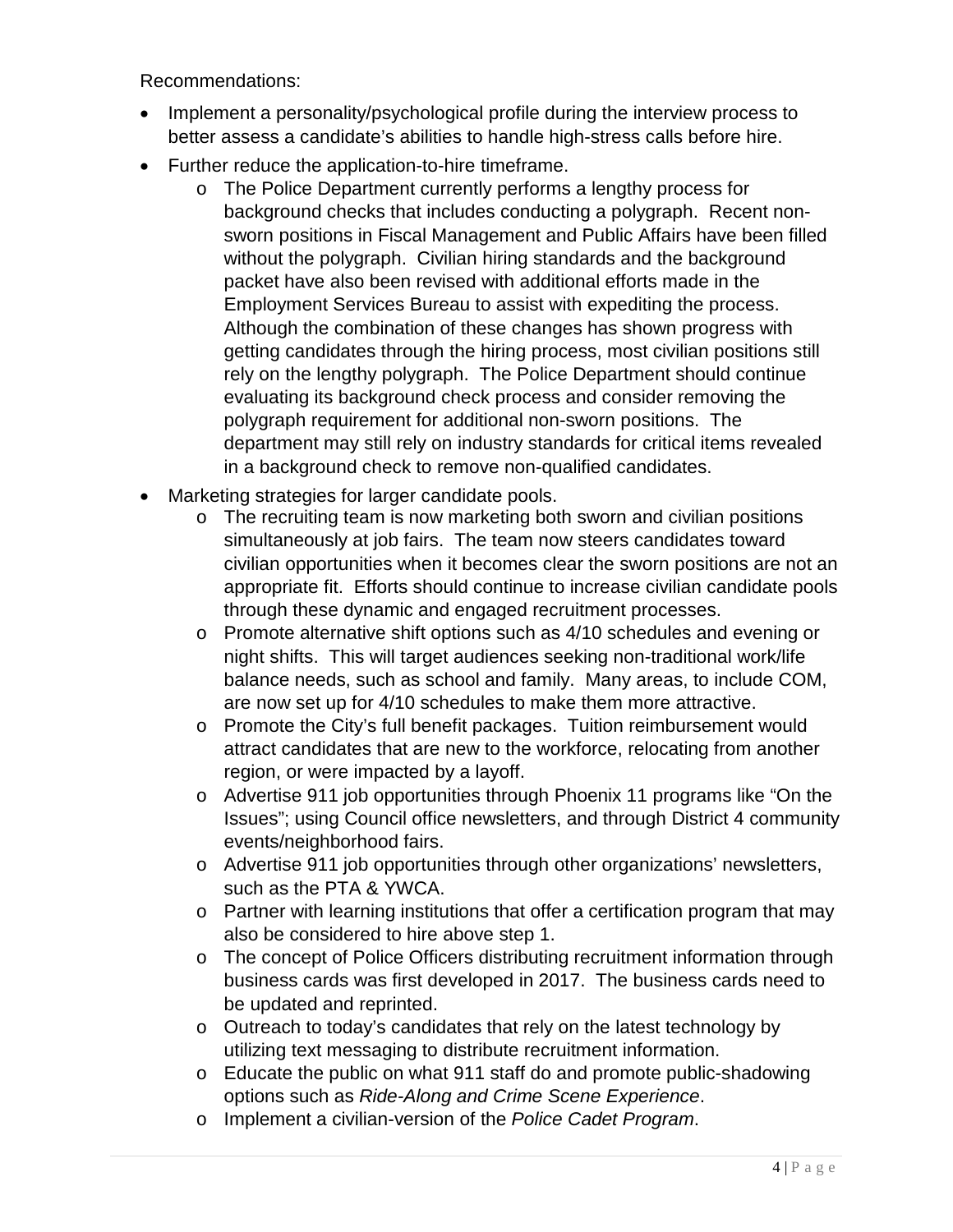- Outreach to non-traditional groups.
	- o Advertise throughout the Southern California region, which currently produces the highest number of transplants into the Phoenix area.
	- o Continue coordinating with large companies that are experiencing layoffs/closures by directly soliciting job opportunities to their employees who may be a good fit for non-sworn positions. A recent example was in January when staff recruited at a local Macys call center being closed.
	- o Expand marketing outreach into non-traditional local areas, such as the Arizona Opportunities Industrialization Center, Vocational Rehabilitation, UMOM, high schools, Opportunities for Youth, and Foster Care for when young adults reach 18 years old.
- Alternative employment options.
	- o Offer part-time positions for employees that need a greater work-life balance due to other obligations, such as school or family. This option should be offered only after the employee becomes a qualified operator/dispatcher, with a further condition that a pre-determined number of hours be worked regularly to ensure job proficiency is maintained.
	- o Jobshare was previously used, but managers struggled with the positions. Reevaluate using Jobshare as another alternative to traditional, full-time employment.
	- o Tailor additional recruitment efforts toward non-traditional candidates that are seeking short-term job opportunities.
- Conduct a wage analysis against other organizations to remain competitive.
	- o Create a Hire-Above Step 1 matrix as an additional incentive to offer candidates with more qualifications.
- Additional ideas to consider.
	- o Attracting qualified candidates from other organizations can be difficult, as the City frequently offers a lower starting salary. Consider offering a lateral transfer option to better entice these employees. The COM bureau has been actively recruiting experienced personnel with prior call-taking and dispatch experience. Additionally, requests to hire above the minimum step have been used to attract experienced talent without having them start at Step 1. This has further incentivized staff from other agency to apply with the City.
	- o New employees that completed training are sometimes poached by other organizations with higher salaries. Explore using a Non-Competitive Clause to guarantee employees remain with the City for a specified length of time once trained.
	- o Promote the program that provides two shifts of "Smile Time" for every referral that results in a successfully filled sworn or civilian position.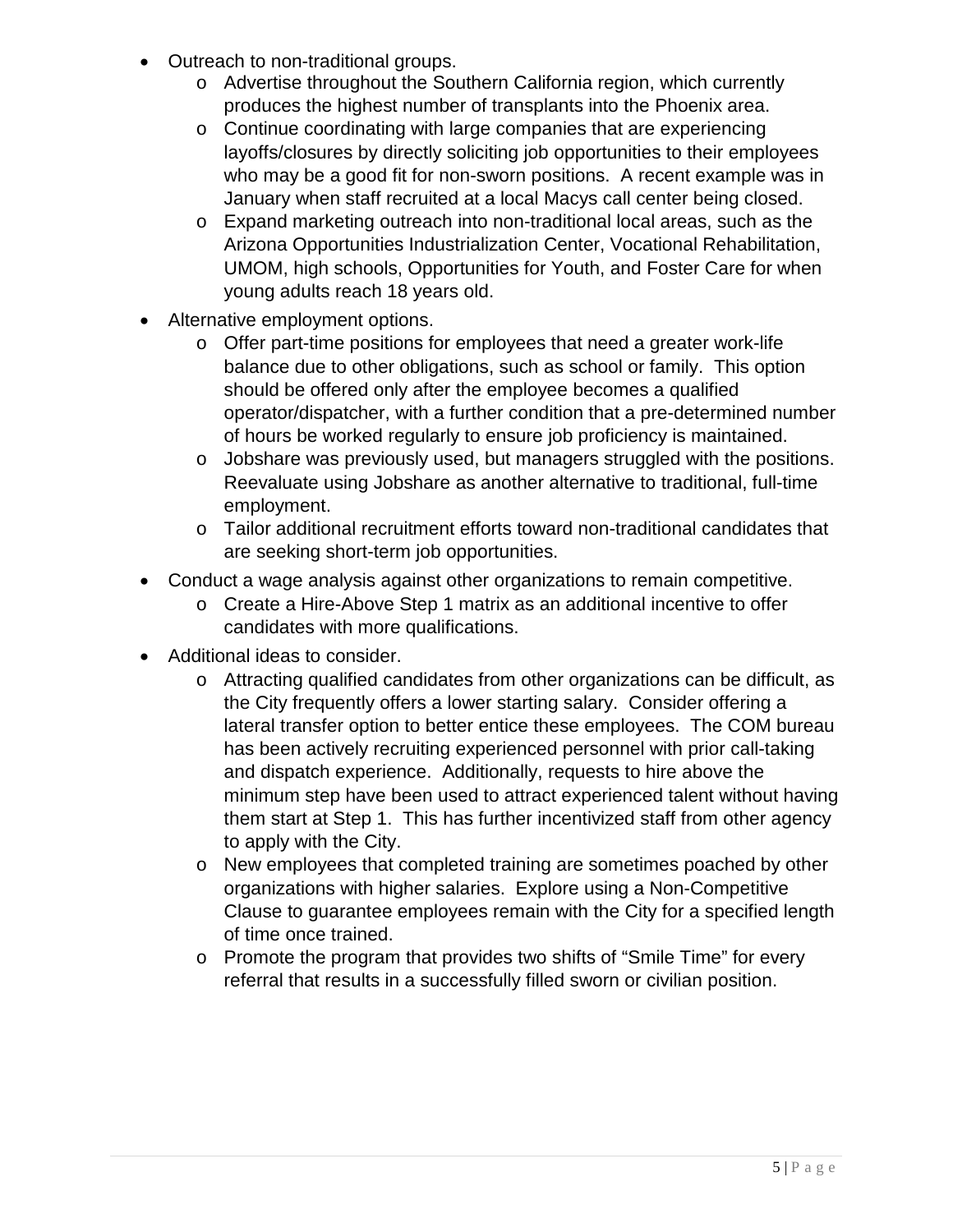# **4. Training**

Training is considered an essential component of any position for continued development in knowledge, skill, effectiveness, and competence. Specialized training on tools and resources in managing psychological stress can be tailored for 911 staff.

Recommendations:

- Initiate training with staff as early as New Employee Orientation on the Somatic Response, available resources, and self-care techniques when dealing with stress. The Crime Lab has implemented this as a part of the onboarding process and has trained all existing staff. This has also been incorporated as a standard practice for new employees in the LSB.
- Utilize a behavior health or equine therapy provider to assist with normalizing the effects of stress. Introduce pet-therapy as a tool used for coping with stress.
- Mandatory, recurring training can be enhanced, that may include speakers and involve spouses/families, on ongoing self-care component to continually manage and normalize the experience and reaction to stress. During the COVID-19 pandemic, a webinar series dedicated to vicarious trauma and compassion fatigue was conducted by the national Forensic Technology Center of Excellence (FTCoE). This webinar, funded by the National Institute of Justice, was made available to lab staff. Once the pandemic restrictions are lifted, connect with organizations that offer lectures dedicated to this topic.
- The Crime Lab developed a team of peer support members who went through CISM training. The team conducts wellness checks on staff who have responded to difficult scenes, child deaths, officer involved shootings, etc. While this program is still in development, it is very promising in providing peer support for team members and should be expanded.
- The Police Department conducts a Career Survival class during the Academy that teaches recruits on the psychological challenges they face. Offer a similar course for civilian employees that support first responders. Include a family component to also educate the family on how to cope.

# **5. Infrastructure**

From the start, the Workgroup discussed the facilities that are used by 911 staff. The Property Management Bureau located at 102 E Elwood St. is used by Comm. Operators and described as dreary. Although much of the current office equipment is in poor condition, the recent installation of LED lighting provides a better atmosphere. As a result of a recent donation, grounding stations have also been provided for COM to assist with stress relief. Further investments to the workspace would positively impact overall employee well-being.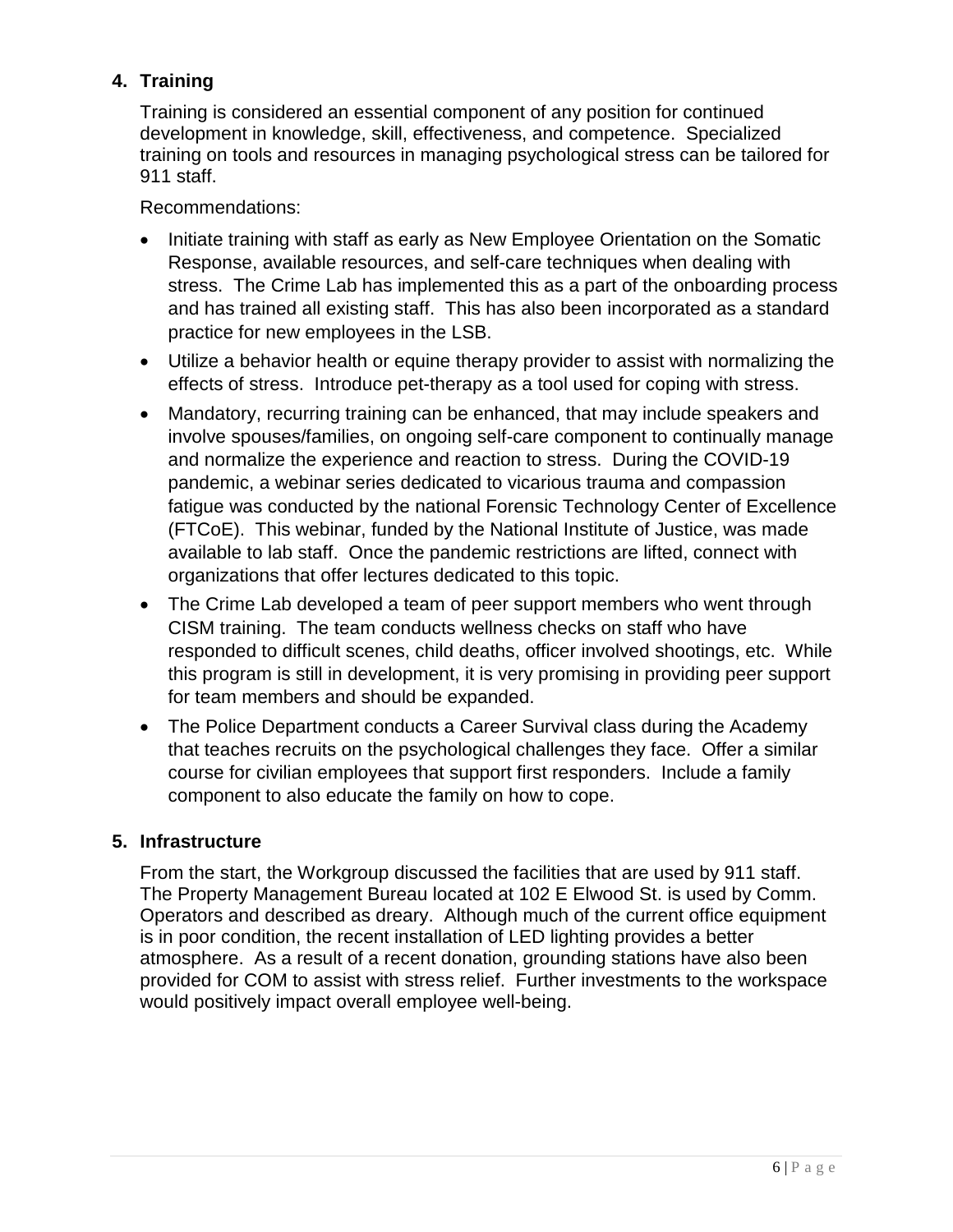Recommendations:

- Further improve the Property Management Bureau lighting by installing dimmers to allow employees to adjust the lighting as needed. Much of the office equipment, such as chairs, desks, and TVs, are either worn or broken and in need of replacement. New A/V and training equipment, plus portable tables would further assist this group. Adding active workstation equipment to promote cardiovascular circulation would also be beneficial, such as workstation treadmills, yoga balls, and sit-stand desks already offered at the Fire facility.
- The Quiet Room located at the Property Management Bureau was recently refurbished and found invaluable for decompression needs. Evaluate refurbishing the Quiet Room used by the Strategic Information Workgroup located in Police Headquarters at 620 W. Washington. Furthermore, consider building a Quiet Room for crime lab staff located in the Police Lab at 621 W. Washington. These groups review body-worn camera, forensic imaging, and crime scene evidence, all which can result in similar psychological stress. A room has been identified, however funding is needed.
- Evaluate building a Briefing Room for Comm. Operators at the Property Management Bureau. This space will be used to conduct daily briefings, group training, debriefing of critical incidents, and to highlight the great work and service provided by our Communication Bureau employees. Two existing office spaces can be repurposed at a cost of \$8,000 – \$10,000.

Applying any number of the above recommendations will assist the organization in offering sustainable solutions on improving the work environment for Communications Operator, Emergency Dispatcher, and other civilian employees supporting first responders. The 911/Civilian Response Workgroup is grateful to analyze these issues and provide the opportunity to develop these recommendations for improvements.

**Attachment**